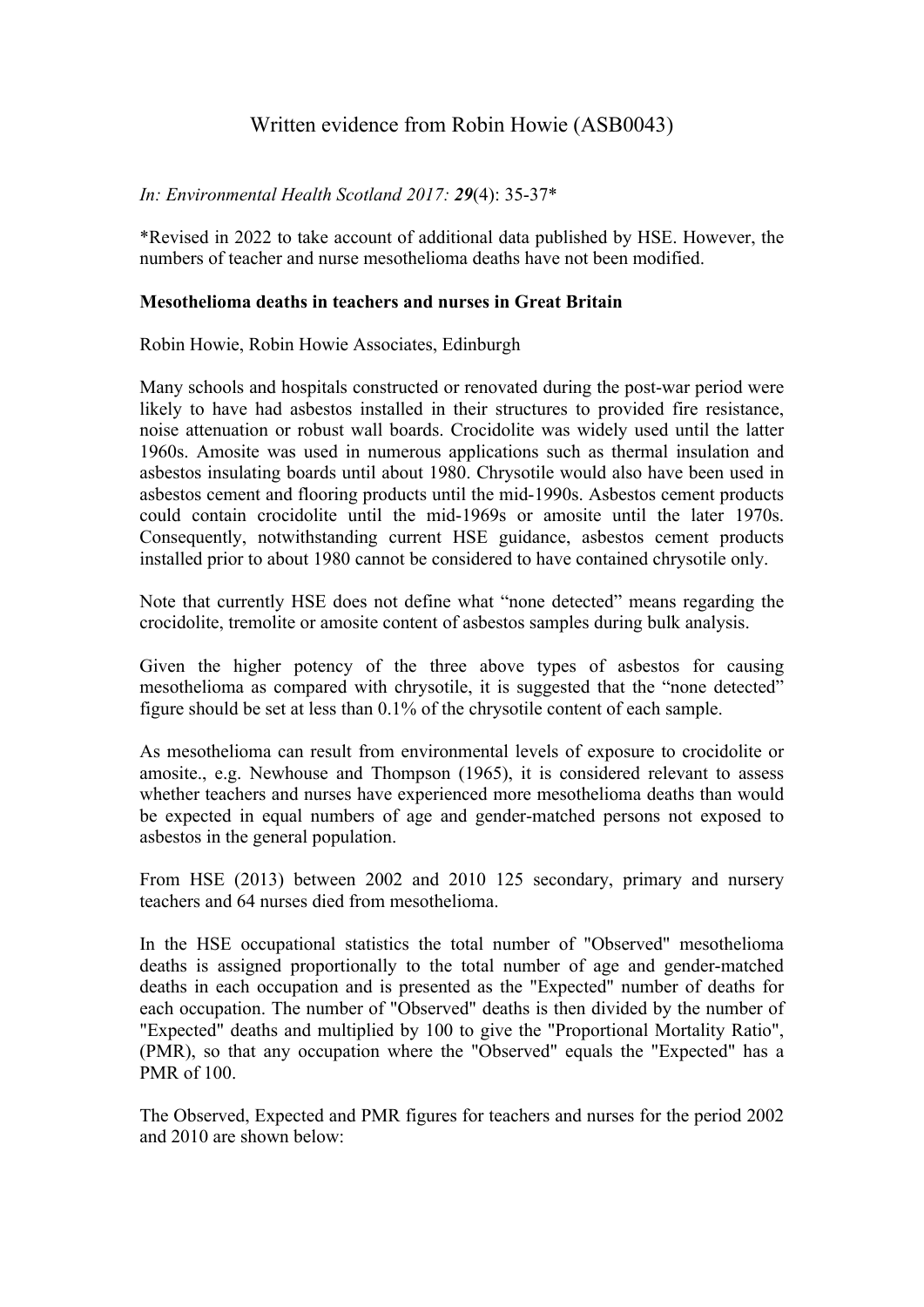| Occupation           | Gender       | <b>Observed</b> | <b>Expected</b> | <b>PMR</b> |
|----------------------|--------------|-----------------|-----------------|------------|
| Teachers, secondary, | <b>Male</b>  | 68              | ~105.5          | $\sim 64$  |
| primary<br>and       | Female       | 57              | ~56.4           | ~101       |
| nursery              | <b>Total</b> | 125             | $\sim$ 162      | $\sim$ 77  |
|                      |              |                 |                 |            |
| <b>Nurses</b>        | <b>Male</b>  | 12              | <b>26.0</b>     | $\sim$ 46  |
|                      | Female       | 52              | 60.9            | $-85$      |
|                      | <b>Total</b> | 64              | $-87$           | $\sim$ 74  |

As can be seen, the PMR for female teachers is 101, i.e. effectively the "Expected" figure and all other relevant PMR in the occupations of interest are below about 85, i.e. lower than "Expected"

It should be noted that the above mesothelioma data record deaths to age 74 only and that currently such deaths account for only about 50% of all mesothelioma deaths, e.g. see HSE (2017a, b). That is, the true figures for teachers and nurses to age 90+ will be about twice the number of deaths tabulated above.

HSE (2003) commented that for hypothetical populations not exposed to asbestos the PMR would be 6 for males and 36 for females.

If the above "Expected" figures are multiplied by 0.06 for males and 0.36 for females the above table can be corrected as below:

| Occupation            | Gender       | <b>Observed</b> | Corrected<br><b>Expected</b> | Corrected<br><b>PMR</b> |
|-----------------------|--------------|-----------------|------------------------------|-------------------------|
|                       |              |                 |                              |                         |
| Teachers,             | <b>Male</b>  | 68              | 6.3                          | ~1100                   |
| secondary,<br>primary | Female       | 57              | 20.3                         | $~1$ $-280$             |
| and nursery           | <b>Total</b> | 125             | $\sim$ 27                    | ~1460                   |
| <b>Nurses</b>         | <b>Male</b>  | 12              | 1.6                          | $~1$ $~760$             |
|                       | Female       | 52              | 18.7                         | $~1$ $-280$             |
|                       | <b>Total</b> | 64              | $\sim 20$                    | $-320$                  |

From the corrected data teachers and nurses had about 5 and 3 times respectively more mesothelioma deaths than expected in populations not exposed to asbestos.

For persons who never professionally disturbed asbestos-containing materials there are two likely causes of developing mesothelioma; exposure to asbestos in buildings containing asbestos-containing materials and idiopathic mesothelioma.

In buildings containing asbestos-containing materials in good condition airborne fibre concentrations are typically about 0.0005 fibres/ml, DoEnv (1986, 1983), Massey et al (1997). Although such a concentration appears to be very low it is low only because of the volume unit chosen and is actually 500 fibres per cubic metre: the volume unit used in describing almost every other airborne contaminant. Since the average child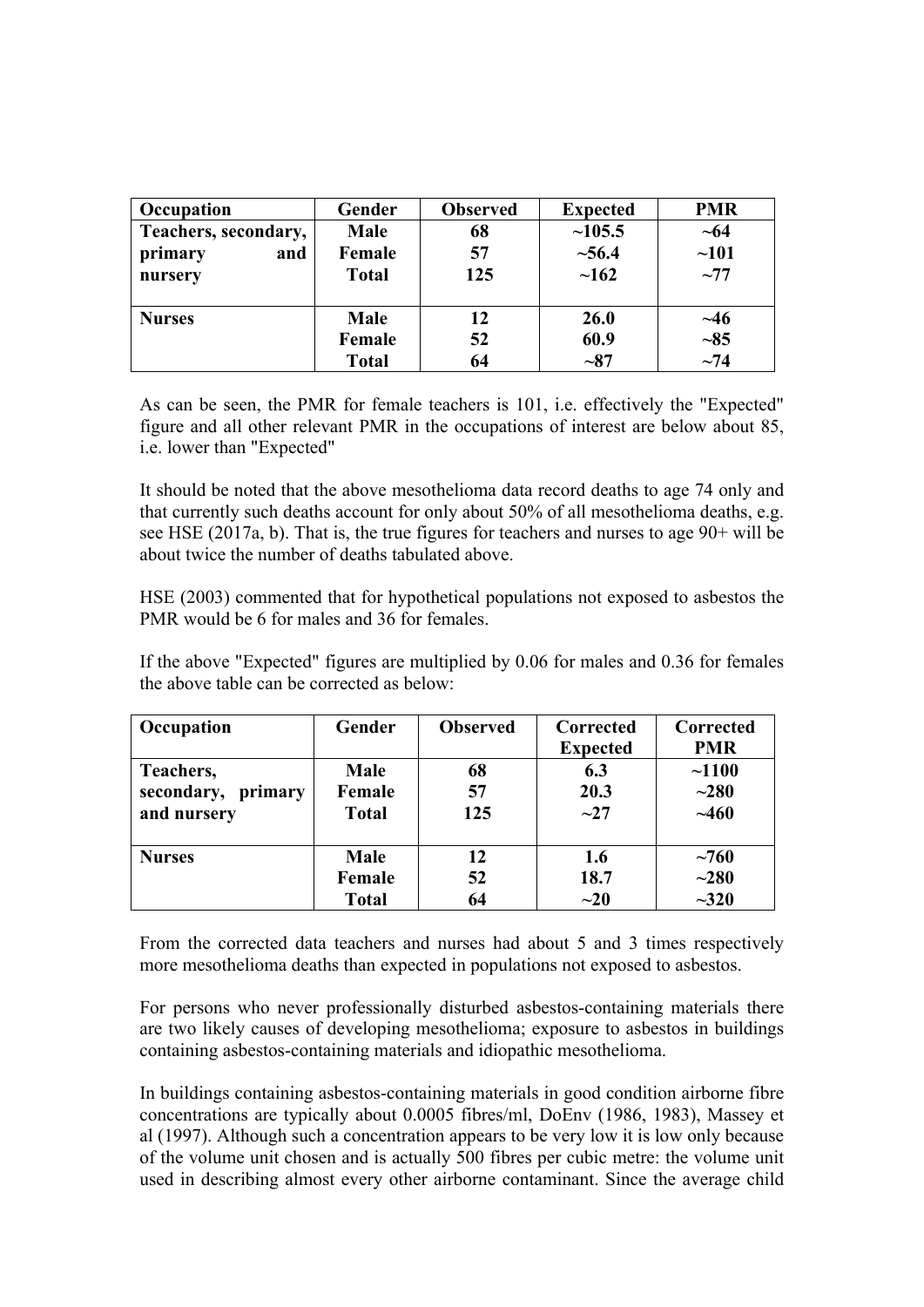and adult inhales about 5-10 cubic metres per school day they will inhale about 2,500- 5,000 fibres per school day if exposed to about 0.0005 fibres/ml.

Before any analysis of the mesothelioma deaths it is necessary to appreciate that for those retired or not in work the occupation entered in the death certificate was the last

reported employment and that the occupational death figures only apply up to age 74 as occupation is not entered into the records after that age in England or Wales. The data therefore do not cover anyone who had previously been a teacher or a nurse and had changed careers or left to have a family and either never returned to work or took up a different career after their family went to school.

If it were assumed that teachers and nurses generally entered their careers at about age 20, had spent about 30 years working only in buildings containing asbestos-containing materials in good condition and so had been exposed to about 0.0005 fibres/ml throughout that period, their lifetime cumulative exposure would have been about 0.015 fibre/ml.year and their average risk of developing mesothelioma would have been about 60 and 3 per million to age 80 if exposed to amosite or chrysotile respectively. Note that for a uniform 30 year exposure to asbestos exposures during the first 6-7 years of exposure are responsible for about half the total mesothelioma risk and exposure in the last 10 years contributes about 10% the risk, Hodgson and Darnton (2000).

On the above assumption of periods of 30-50 years from initial exposure to asbestos and deaths from mesothelioma between 2002-2010, the exposures to asbestos would have occurred between about 1960 and about 1980. Such period would have included the period when amosite was widely used in thermal insulation and to provide fire resistance.

A search for data on teacher numbers from government websites failed to identify any such data for the period of interest.

However, Whitaker's Almanacks (1960, 1972, 1986, 2002) provided relevant data, primarily for maintained schools in England only. If it were assumed that in England state schools employed about 85% of all teachers in England and that England employed about 85% of all teachers in Great Britain, total teacher numbers would have been about: 1958 - 430,000; 1970 - 530,000; 1985 – 512,000: about 500,000 mean. From Hawe (2008) the number of staff in NHS nursing and midwifery services was about: 1961 - 250,000; 1971 - 360,000; 1980 -500,000. If it were assumed that 80% of nurses where employed in the NHS the overall average of nurses would have been about 500,000. However, it should be noted that all qualified nurses would have received their training in hospitals at the ages at which their exposure to asbestos would have been highly significant in terms of mesothelioma risk.

From the above it will be assumed there were an average of about 500,000 teachers and nurses during the likely period of exposure that was responsible for the observed mesothelioma deaths during the period 2002-20010.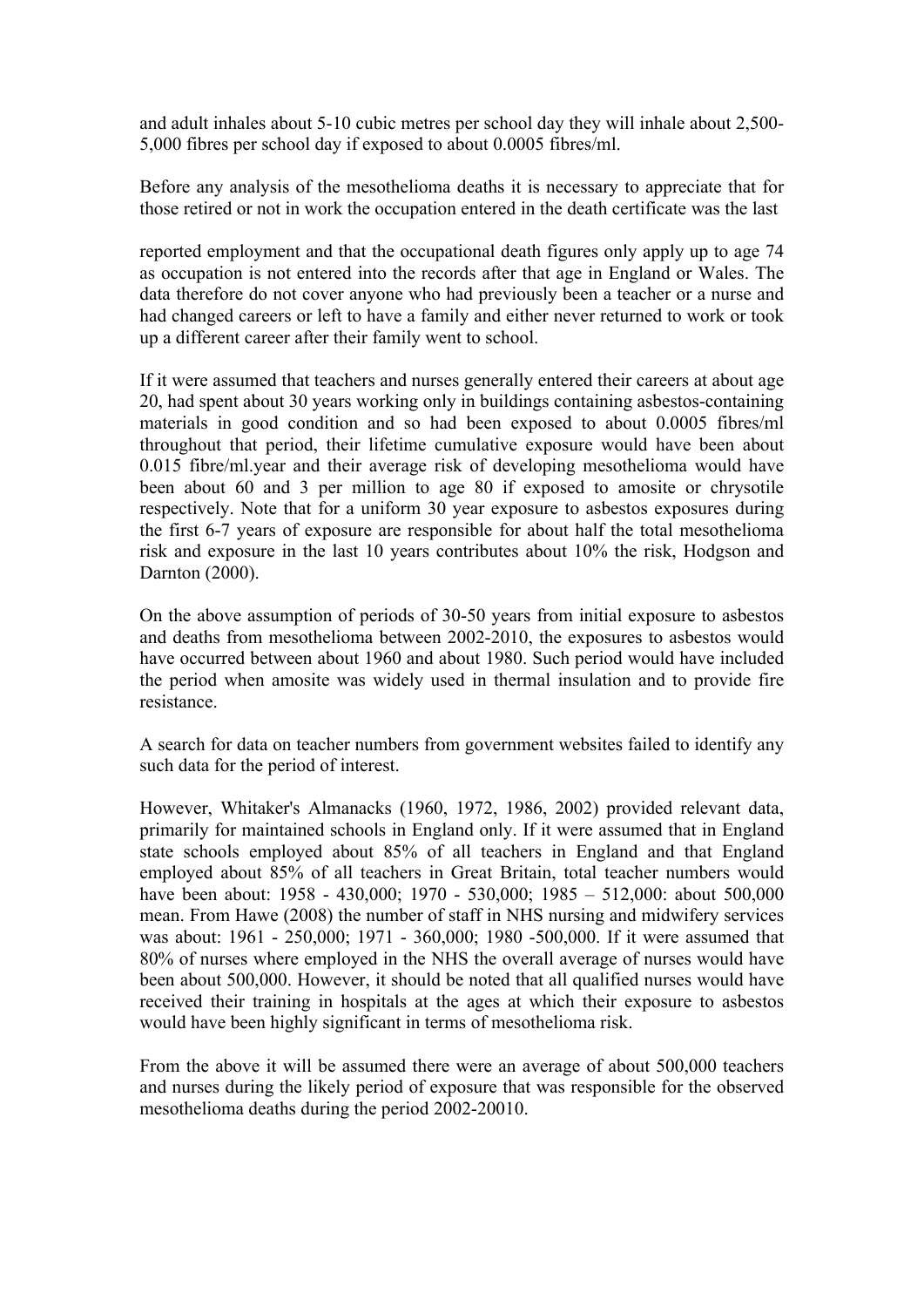Assuming a mesothelioma risk of about 60 per million to age 80 from amosite in asbestos-containing materials in good condition in buildings there would have been about 30 mesothelioma deaths in each of teachers and nurses.

Given that 125 teachers and 66 nurses up to age 74 died from mesothelioma over the period 2002-2010 teachers and nurses experienced about 4 and 2 times higher mesothelioma deaths respectively than would be expected from typical asbestos fibre

concentrations in buildings containing asbestos-containing materials in good condition.

Many cancers can result without influence from external sources. Such cancers are generally called idiopathic. Tan and Warren (2009, 2011) concluded that for mesothelioma the idiopathic rates for males and females were both about 1.1 per million per year.

However, analysis of the number of female mesothelioma deaths by Local Government Districts for the period 1976-1991\* indicated that for 91 areas with a total female population of about 3.9 million had zero reported mesothelioma deaths, HSE (c1996). That is, the "background" mesothelioma rate for these 91 Areas would have been about 0.02 per million per year: about a factor of about 50 lower than suggested by Tan and Warren (2011).

\*The above data were selected as being from a period late enough that diagnosis of mesothelioma should have been fairly secure and early enough to avoid the rapidly increasing number of mesothelioma deaths from the mid-1990s onwards. Note that any idiopathic rate should be independent of the period selected.

From HSE (2017)  $\leq$ 2% of mesothelioma deaths up to age 74 during the period 2002-2010 occurred below age 49. It can therefore be assumed that for both males and females the idiopathic risk to age 74 will be about 25 years x  $0.02 = 0.5$  per million. That is, for populations of about 500,000 persons up to age 74 the number of idiopathic mesothelioma deaths in each profession would be about 0.3, i.e. about 60 times lower than the number of mesotheliomas caused by being in buildings containing asbestos-containing materials in good condition.

As the epidemiological data cannot distinguish idiopathic mesotheliomas from those caused by environmental exposures to asbestos, it is possible that some of the "idiopathic" mesotheliomas assessed by Tan and Warren (2009, 2011) may actually have been caused by exposure to levels of asbestos fibres in buildings and the general environment rather than being true idiopathic deaths.

In conclusion, the number of teacher and nurse mesothelioma deaths observed in Great Britain between 2002 and 2010 substantially exceeded the number of deaths expected in populations not exposed to asbestos, from exposure to asbestoscontaining materials in good condition or from idiopathic mesotheliomas in the general population.

The observed excess mesothelioma deaths suggest that both teachers and nurses were likely to have been exposed to airborne asbestos fibre concentrations significantly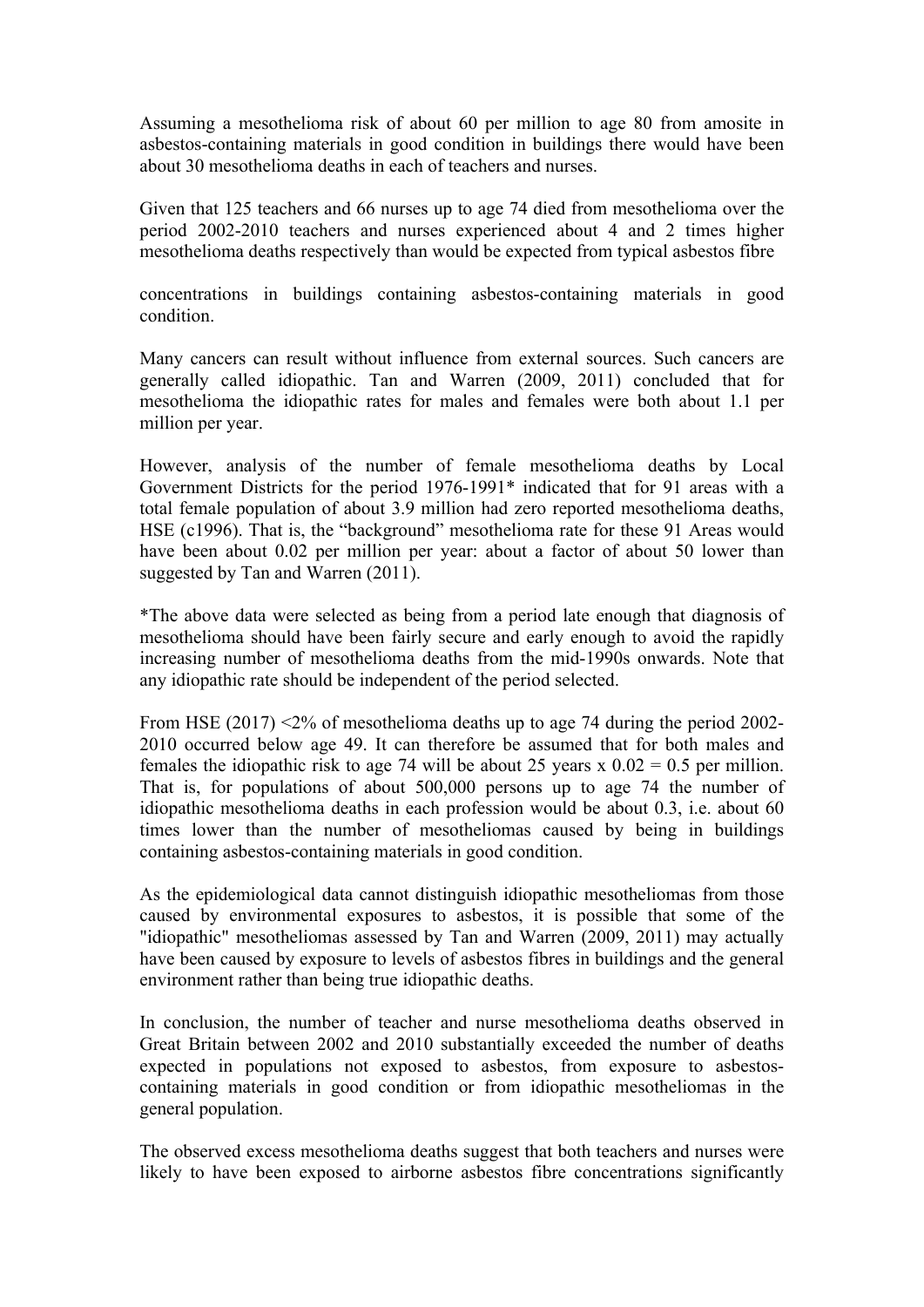higher than typical in buildings containing asbestos-containing materials in good condition.

From Hodgson and Darnton (2000) the likely cumulative exposures over 30 years would need to have exceeded the equivalent of about 0.15 fibres/ml.years of amosite for teachers or about 0.06 fibres/ml.years of amosite for nurses to cause the number of observed mesothelioma deaths in each profession during the period of interest.

The above figures indicate that airborne asbestos fibre concentrations in both schools and hospitals need to be assessed using programmes of high sensitivity sampling, in combination with the use of analytical Transmission Electron Microscopy (TEM); which can differentiate between the different types of asbestos and between asbestos and non-asbestos fibres, and that remedial action will be required if exposures to asbestos are likely to cause mesothelioma risks in excess of the idiopathic level.

TEM should be used to analyse all asbestos fibres, not only fibres longer than 5um and fibres wider than 0.2um, as adopted by HSE's Health and Safety Laboratories, e.g. Burdett (2012), to identify whether control actions are necessary.

It should be stressed that counting only optically visible fibres less than 3 um in diameter, longer than 5 um and with length:diameter ratio >3:1/ was selected as simplifying counting and minimising errors between different observers, e.g. see Addingley (1966).

These counting criteria were NOT selected as identifying "harmful" fibres.

If, in a given building, all TEM-visible fibres are counted and no asbestos fibres are detected; the asbestos-induced mesothelioma risk will be zero or very low. However, if asbestos fibres are detected, even if all the asbestos fibres observed are shorter than 5 um and/or all are less than 0.2 um diameter; the asbestos-induced mesothelioma risk will not be zero and control measures will/may be required.

## **REFERENCES**

Addingley CG (1966) Asbestos dust and its measurements. *Annals of Occupational Hygiene*: **9**; 73-82.

Burdett G (2012) Airborne asbestos concentrations at Cwmcarn High School, Cwmcarn, Gwent Report No. AS/2012/14. Health and Safety Laboratories: Buxton.

Department of the Environment (1986, 1983) Asbestos materials in buildings. HMSO: London.

Hawe E (2008) Sixty years of the NHS: Changes in Demographics, Expenditure, Workforce and Family Service. Office of Health Economics. Downloaded from OHE website, October 2017.